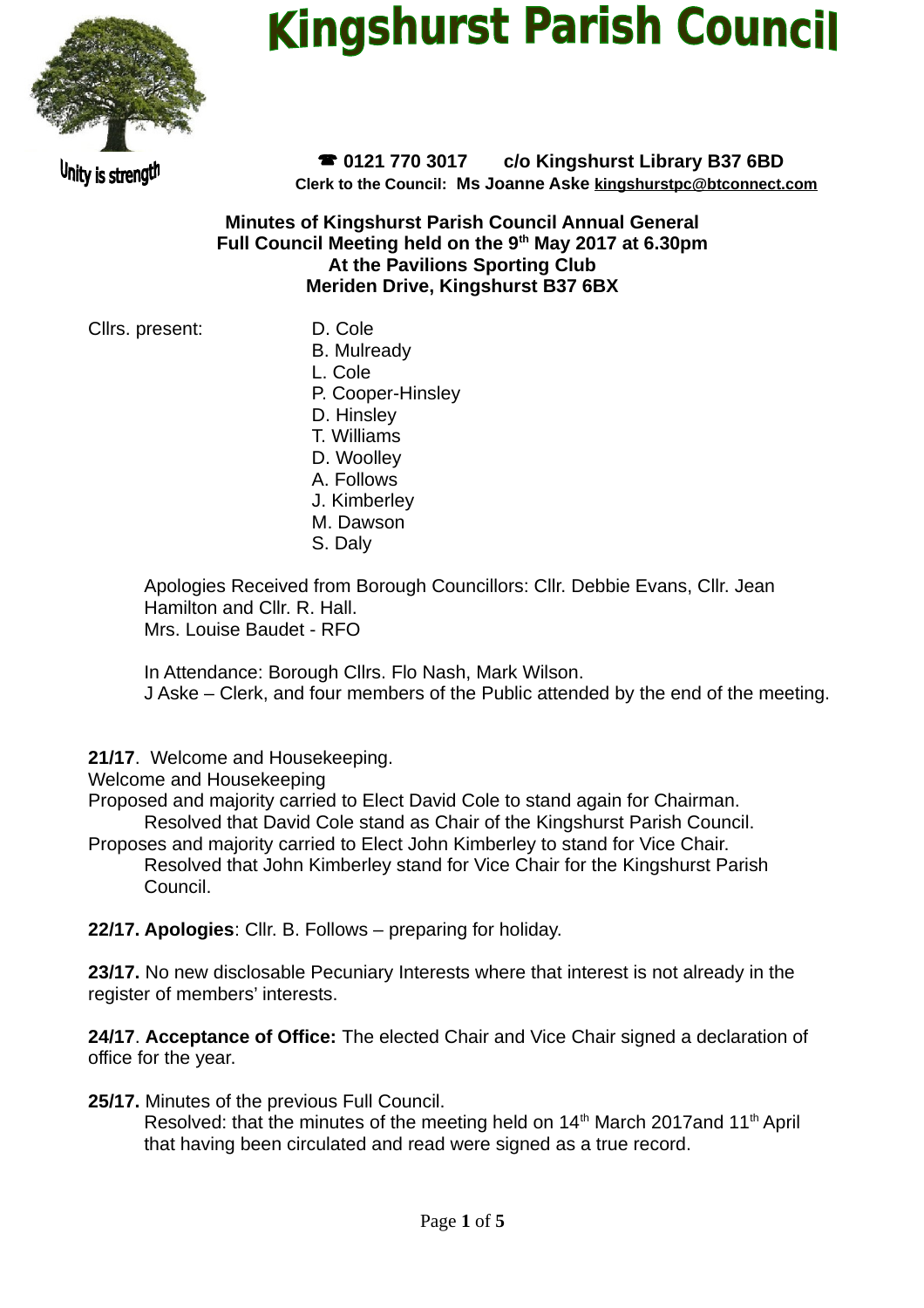## **26/17 . Confirmation of:**

- **26.1** Resolved the Responsible Financial Officer Proposed and passed as Louise Baudet and Internal Auditor Ruth Roberts of Roberts and Co. Chartered Certified Accountants.
- **26.2** Proposal of Committees:

Resolved that a Finance Committee be formed with councillors John Kimberley, David Woolley Maxine Dawson Alvin Follows and Sheila Daly.

Resolved a Working Party formed by Councillors David Hinsley, Pauline Cooper-Hinsley and Sheila Daly for Allotment commitments and issues arising to report back to the Full Council.

Resolved that a Working Party formed by Councillors Tina Williams, Alvin Follows, Pauline Cooper-Hinsley, Maxine Dawson, Linda Cole and Sheila Daly for Events commitments and to report back to the Full Council.

**26.3** Resolved:

Cllr. M Dawson – Airport Consultative Committee Cllr. Hinsley and M Dawson – WALC/SAC Cllr. A. Follows – Yorkswood Primary School Chair Cole – Kingshurst Primary School Cllr. Hinsley – North Solihull Partnership and Regeneration.

**26.4** Resolved: A Working Party to be formed regarding Transport and Environmental Committee consisting of Councillors David Hinsley, Pauline Cooper-Hinsley, Linda Cole and David Cole.

#### **27/17 Standing Orders and Financial Regulations**

**27.1** To agree (a) to adopt the Council's Standing Orders and Financial Regulations (b) to agree to review standing orders and financial regulations through a working party. Date to be arranged and agree membership and remit. Resolved as Accepted from previous years Standing Order adopted in October 2016.

Newly formed Financial Regulations will be prepared by David Hinsley reviewed by the Finance Committee using Standard Model regulations supplied by WALC for 2016, which will be tailored to KPC and circulated to be adopted at a later date as changes are expected shortly.

**28/17** To receive reports from Borough Councillors, West Midlands Police and SMBC's Regeneration Department.

Borough Councillors D. Evans and J. Hamilton sent in reports read out by Chair Cole. Attached to the minutes for the minute book.

Chair asked Borough Cllr. Nash to take the floor. She reported an Easter Celebration at the local Church in Kingshurst caused residents to contact her regarding the unsuitable parking in all roads near the Church. The celebrations went on to the early hours of the morning. The Church's representative will have a meeting with Borough Councillor Nash is the near future. Chair Cole will be invited to this meeting.

Residents' garages have been broken into. A conversation with Cllr. Sleigh regarding the busses took place and Cllr. Nash felt that they were not prepared to take any action about the loss of services in the area.

Cllr. Nash praised the KPC for all their hard work.

No Report had been received from W M Police or the Regeneration team. Chair Cole is going to insist that the Police send a representative to the next meeting.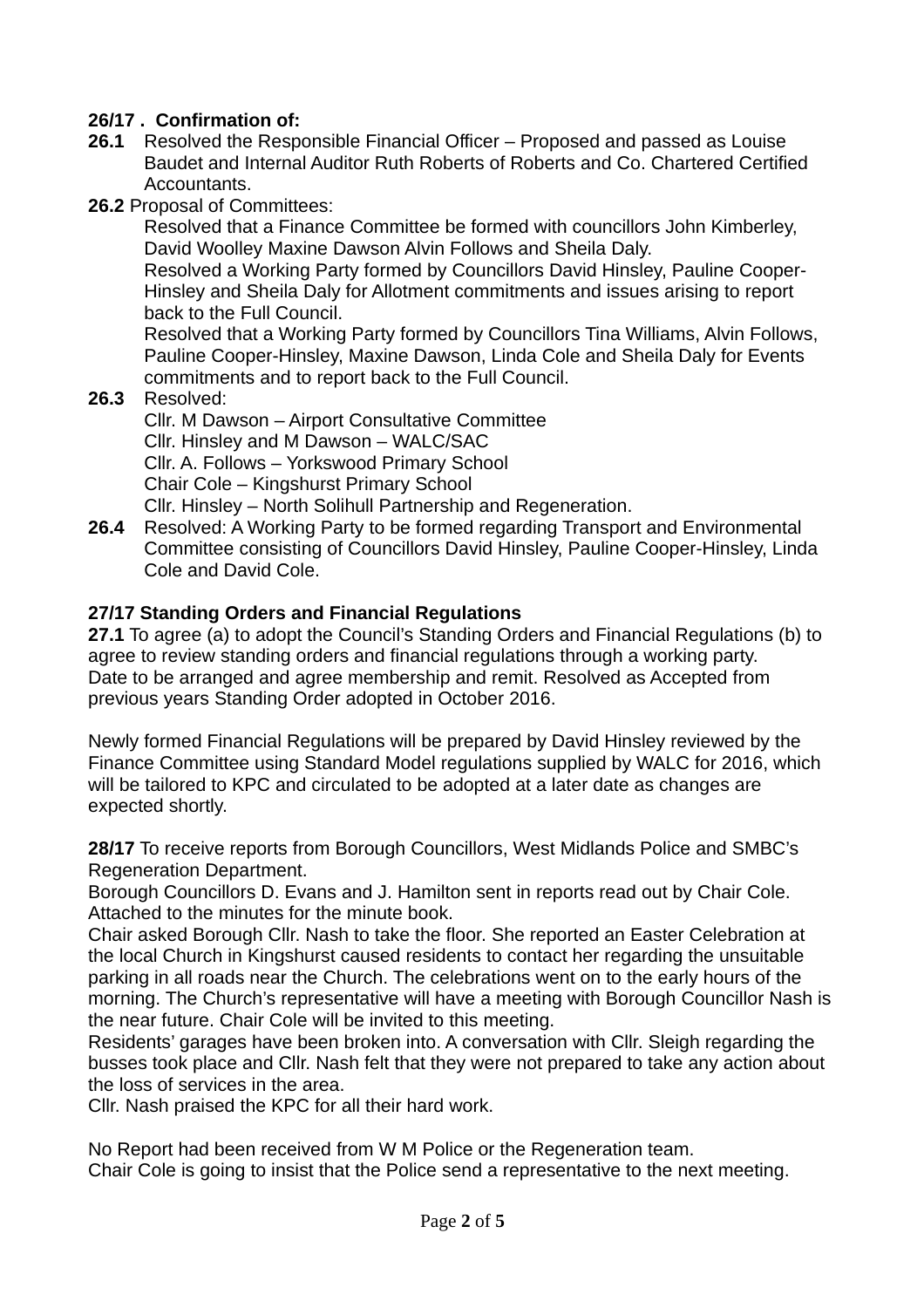Cllr. Woolley asked if the KPC can complain about the inconsistent times of the locking of the Parade gates. Clerk will write a letter of complaint.

Complaints regarding inconsiderate parking by the Kingshurst School were discussed.

**29/17** Finance:

29.1 Report from RFO Mrs. Baudet. Cllr. A. Follows read out the Report attached to these minutes for the minute book.

The report asked members of the council to prioritise a list for the Awards for All to allocated VAT money of £1582.83. A replacement higher gate to the Allotments was suggested owing to the recent arson attacks.

HSBC is still accessing the application form and a meeting is set up for Wednesday  $11<sup>th</sup>$ May for further details needed.

29.2 Accounts for Payment:

Resolved: that the accounts for payment £9336.60(Appendix A) be approved.

- 29.3 Resolved that Section 137 used to pay for school Milk to St. Anthonys, Yorkswood and Kingshurst Primary.
- 29.4 No other items were discussed for payment.

29.5 Invoice from former RFO. A letter indicating the circumstances of the costs had been received by the Chair and read out to the Council. After careful consideration, and a show of hands, it was decided to resolve and accept the invoice from Arden Associates.

Resolved: Chair Cole will meets with Arden Associates and exchange cheques for invoice received.

## **30/17** Events

30.1 Cllr. Tina Williams reported the banner supplied to St. Barnabas for the flower festival is now up advertising the festival from the  $15<sup>th</sup>$  June to the  $18<sup>th</sup>$ . It was established that not many participants have come forward.

#### **31/17** Allotments

31.1 Discussions recently of Holders having their own committee has now been interrupted following the recent events at the allotments regarding the arson attacks. Other allotment holders will hopefully come forward to liaise with the newly formed Allotment working party.

Cllr. Pauline Cooper-Hinsley mentioned the Skip that had been ordered was too small. Another skip will need to be ordered. Allocations in the precept is £500 per year.

Resolved The Clerk will order another skip. The Clerk will pay with her personal Credit Card over the telephone.

**32**/17 Pavilions**:** This item will be discussed in the private and Confidential.

# **33/17 Progress reports for information/action and make decisions as appropriate:**

33.1 Cllr. Hinsley reported the new website should be up and running shortly. He asked if councillors can come along to the library to look at the choices before it is uploaded. The old web site may need to be kept in the interim period. Dates will be given to the councillors via David Hinsley.

#### **34/17To receive reports from members representing KPC on outside bodies**

34.1 Birmingham Airport Consultative Committee: Cllr. Dawson reported the next meeting is next week.

34.2 WALC/SAC. Cllr. Hinsley reported the recent meeting was an informative subject regarding Adult Social Care. Minutes will be circulated when available.

34.3 School Governors Reports. Yorkswood – Nothing to report and Kingshurst Primary nothing to report.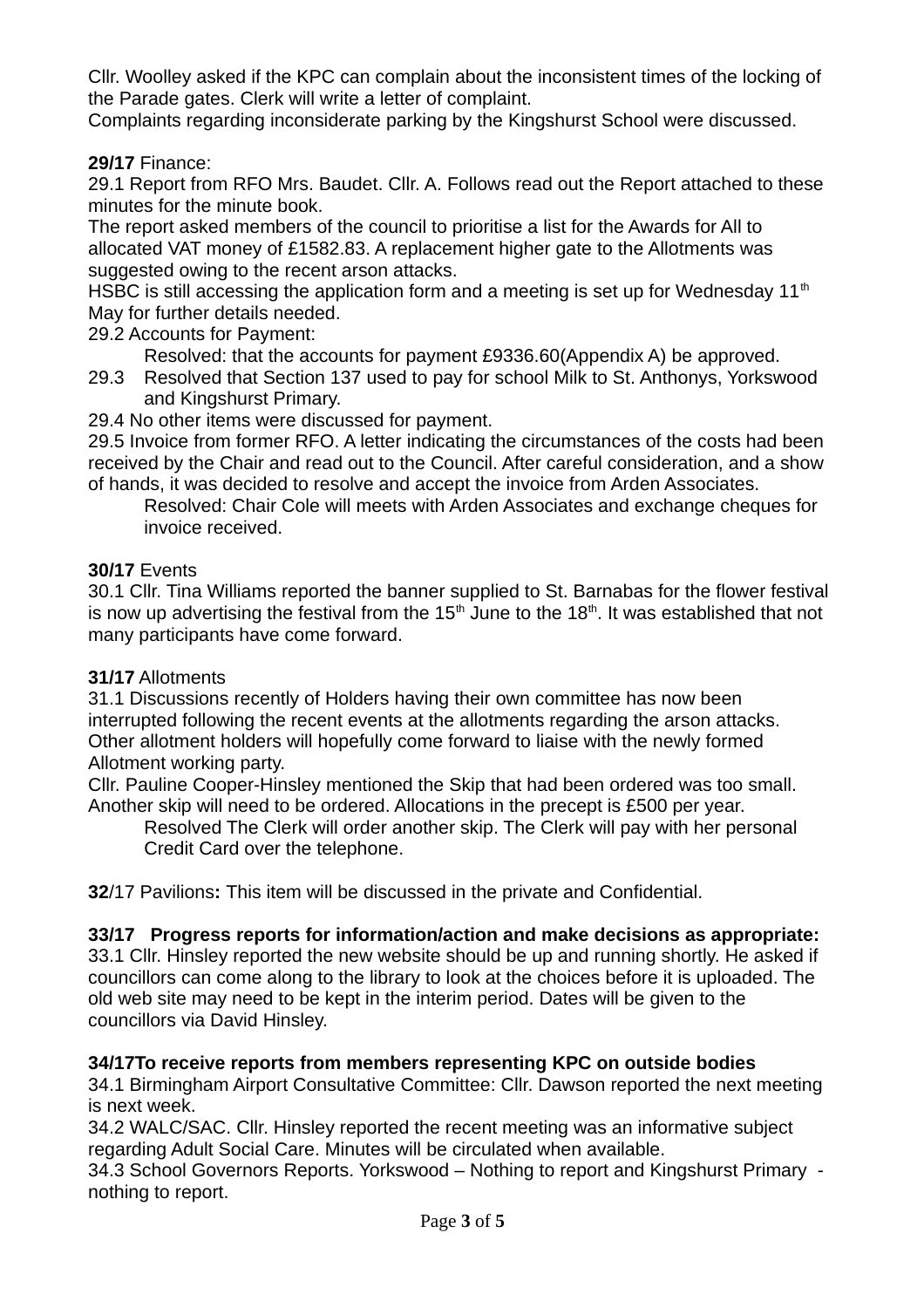34.4 North Solihull Partnership Forum: Cllr. Hinsley reported that the meetings are only held twice a year and the next one is four months away.

34.5 Regen: Nothing to report.

**35/17** M.E.B Lease No updates from Evans Derry Solicitors the KPC representative.

**36/17** Planning: Nothing had been received.

## **37/17 Planning: proposed for the future**

37.1 Local Development Plan: Babb's Mill site Chair Cole read out an email received from SMBC's John Halton. Attached to these minutes for the minute book. 37.2 Mountfort Public House Site: Nothing discussed here.

## **38/17** Information items

38.1 Correspondence and emails

An anonymous letter had been received by post, complaining about activities outside of the Punchbowl. Chair said this cannot be dealt with unless the letter was signed.

Resolved: No further action can be taken.

An email received from a named resident regarding the Nature Reserve. A detailed letter was read out by Chair.

Chair reported here that he had spoken to Ted Richards and Bob Sleigh regarding the changes to bus services resulting in a reduced service in the area.

Both Borough Cllrs were unaware of the situation but would take action and come back to the Chair.

Chair Cole read out a list of changes to the bus services recently received in an email from Richard Mayes - Area Manger – Transport Operations for Birmingham, Solihull and Coventry.

Chair has written to the newly combined Authority Mayor Andy Street regarding this issue. Borough Councillor Mark Wilson was invited to speak here by Chair Cole.

He spoke on the changes of the bus services and the concerns of the residents it will affect. He mentioned the private franchises regarding the bus companies and indicated it was about money.

He mentioned Laburnum Avenue and the issues with parking on the grass verges. SMBC Paul Tovey is looking into resolving the issues.

The Parade – which is in the ward of Smiths Wood was mentioned regarding the clean up. Steve Crook, Chris Barr and Tammy Rowley can be contacted regarding the rubbish within the Parade.

The meeting merged into public participation at this point.

# **39/17 Public Participation:**

To adjourn to allow public participation for 15 minutes.

Residents are invited to give their views and question the Parish Council on issues on this agenda, or raise issues for future consideration at the discretion of the Chairman. Members of the public may not take part in the Parish Council meeting itself.

A resident that lives above the Parade continued here after Chair introduced Public participation. She is sickened by the amount of rubbish within the parade and the back of the flats.

Borough Councillor Wilson agreed with her, he then went on to mention the fly tipping in the surrounding area.

Another member of the public asked if the SMBC members could come and have a look for themselves at the litter.